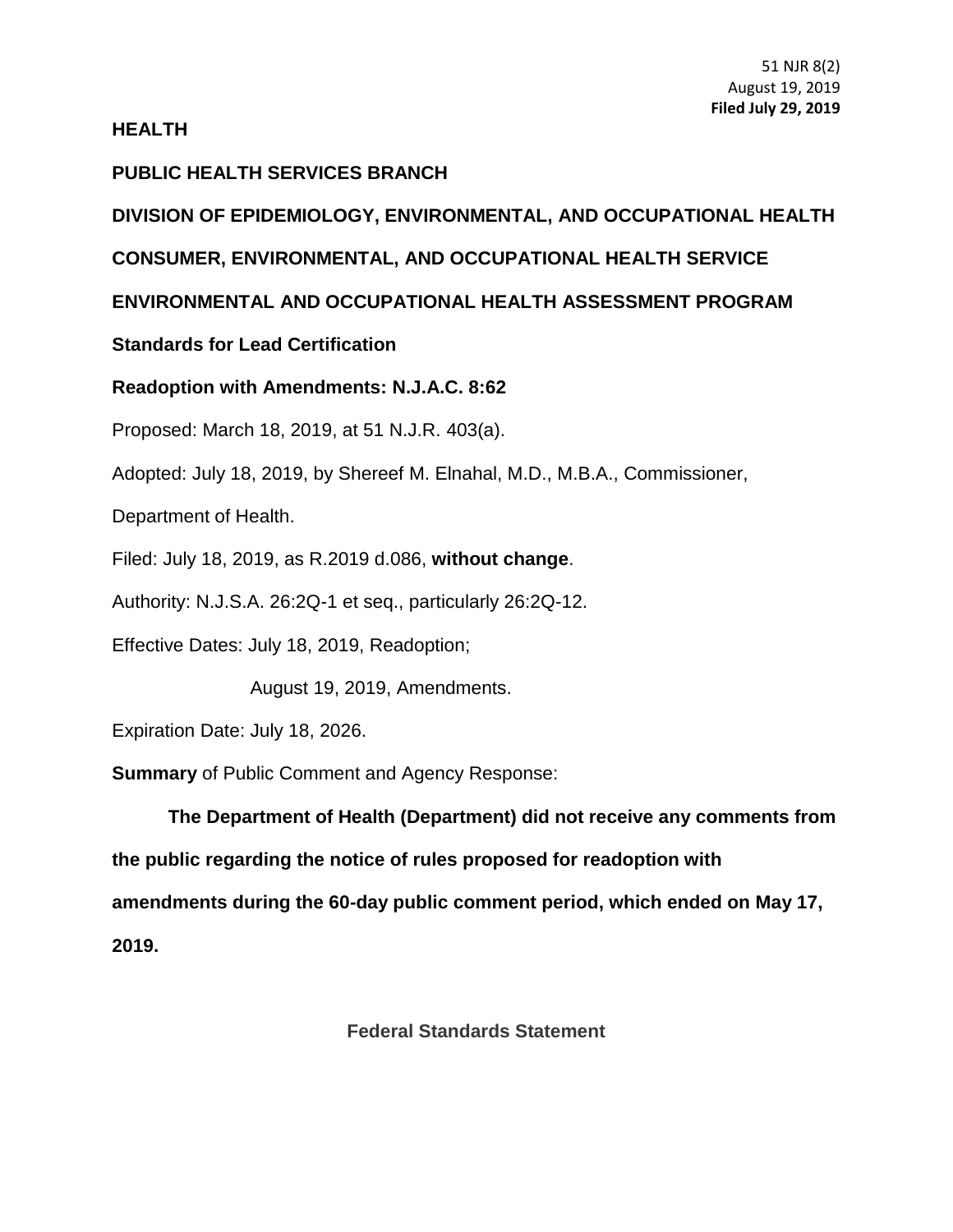The rules readopted with amendments are consistent with Federal standards relating to the certification of training courses and the issuance of permits to lead workers provided at 40 CFR Part 745, Lead-Based Paint Poisoning Prevention in Certain Residential Structures, particularly Subpart L, Lead-Based Paint Activities, at 40 CFR 745.225, Accreditation of training programs: target housing and child-occupied facilities; and 40 CFR 745.226, Certification of individuals and firms engaged in leadbased paint activities: target housing and child-occupied facilities.

N.J.A.C. 8:62-4.2 requires 32 hours of training for qualification as a lead abatement worker for housing and public buildings. Federal law requires 16 hours for the same discipline. The difference occurs because the Federal program does not include various topics relating to worker protection. New Jersey law, at N.J.S.A. 26:2Q-4, requires worker protection to be included as an area of instruction in lead abatement worker and supervisor training courses.

Section 404(b) of the Toxic Substances Control Act (TSCA), 15 U.S.C. § 2684(b), establishes the standards by which the EPA can approve a state's lead program. It says that a state must demonstrate that its program would be at least as protective of human health and the environment as the Federal program and would provide for adequate enforcement. Thus, Federal law authorizes states to implement lead program requirements that are more stringent than the Federal model. For example, the State's rules require a training course for lead abatement workers and supervisors who are involved with commercial buildings and superstructures. Federal standards are limited to housing and child-occupied facilities.

**Full text** of the readopted rules can be found in the New Jersey Administrative Code at